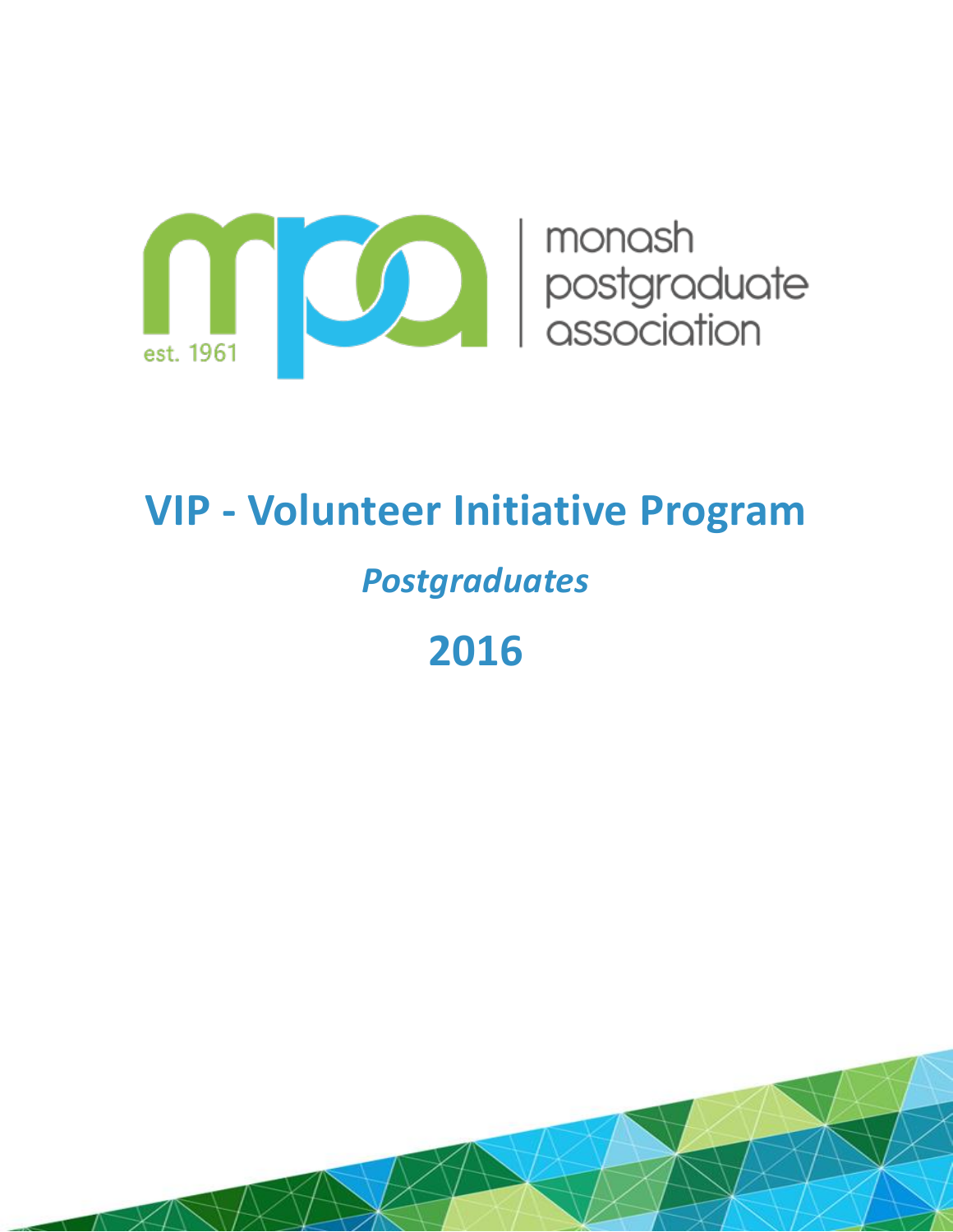## **TABLE OF CONTENTS**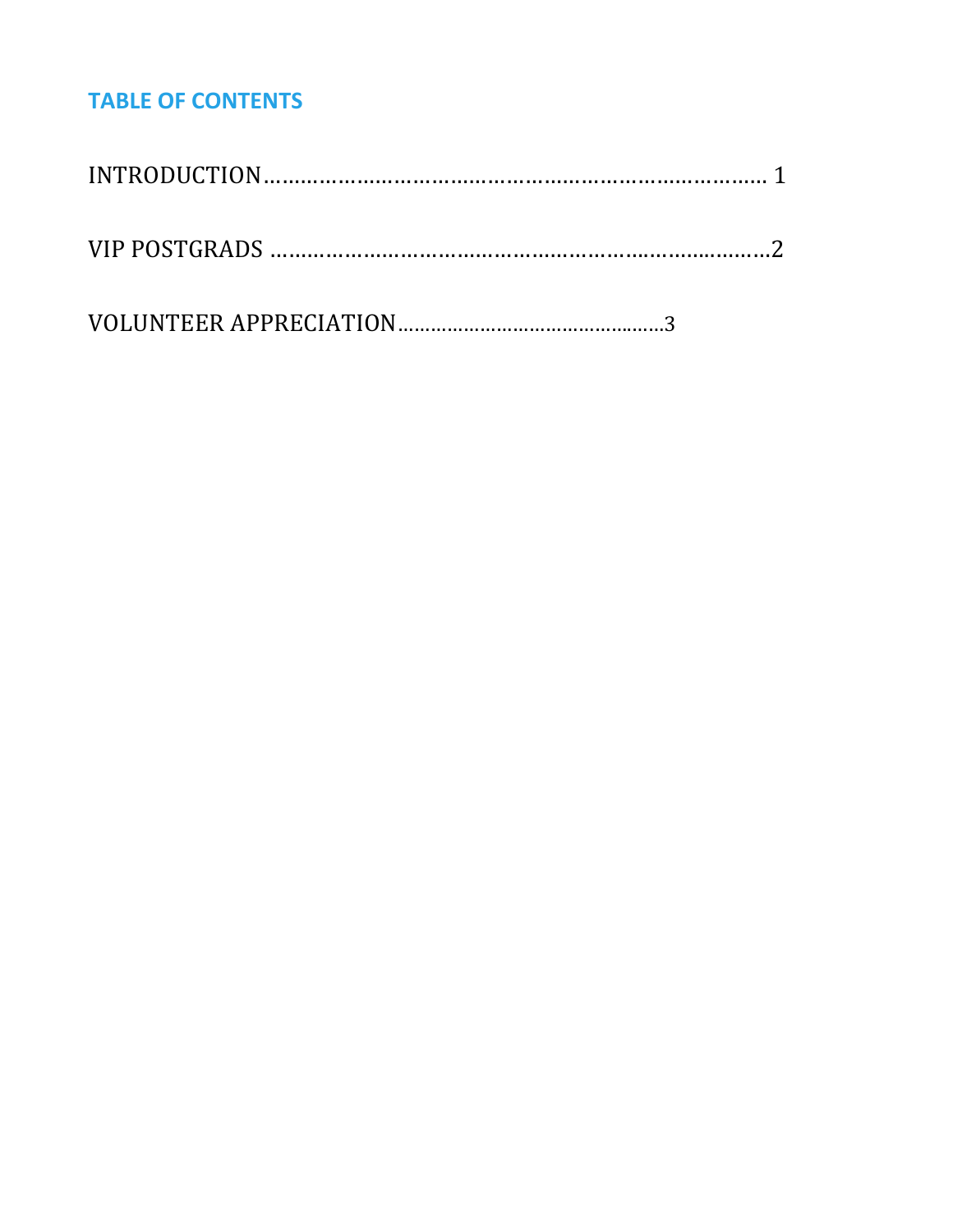

### **INTRODUCTION**

Welcome to the MPA's *VIP Postgrads (Volunteer Initiative Program for Postgrads).*

To be eligible, you must be a current Monash University postgraduate student.

Volunteers will gain valuable employability skills including communication, time management, networking and teamwork. Further opportunities to enhance these skills will be provided at free professional development seminars and workshops offered to our volunteers.

To show our appreciation for your time, postgraduate volunteers will receive a certificate of participation and a gift for those who have contributed at least 10 hours.

If you are a Monash postgraduate and are interested in being involved with this exciting program, please complete this online form: [NEWLY ENROLLED STUDENTS: VOLUNTEER REGISTRATION](http://goo.gl/forms/lKurOtUsQrq0Jvcr2)  [FORM](http://goo.gl/forms/lKurOtUsQrq0Jvcr2)

MPA will contact you shortly after, confirming you place on the program and notifying you each time there are upcoming opportunities.

If you have any queries after reading this document, please contact Caroline: <mailto:caroline.barrow@monash.edu>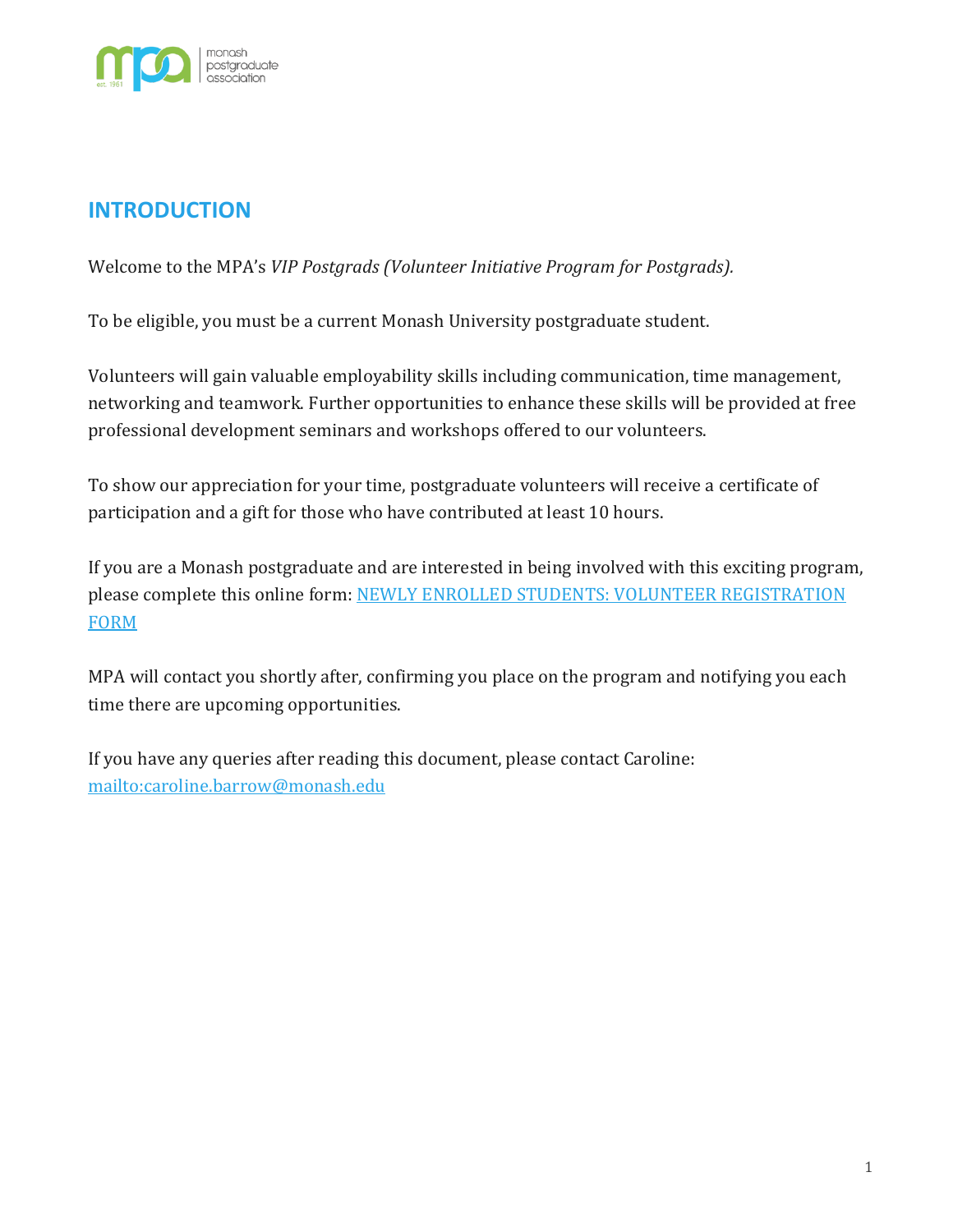

## **VIP POSTGRADS**

**Volunteering Opportunities:** Here is a selection of our recurring activities which are available for volunteers to participate in. These activities are subject to change depending on time of year and scheduling.

| <b>Orientation</b>               |                                                                                                                                                                                        |                     |
|----------------------------------|----------------------------------------------------------------------------------------------------------------------------------------------------------------------------------------|---------------------|
| <b>Campus Tours</b>              | Taking groups of up to 30 new students around<br>campus and showing them the services and postgrad<br>study spaces                                                                     | Caulfield / Clayton |
| Packs                            | Packing and printing orientation folders                                                                                                                                               | Caulfield / Clayton |
| Panel                            | Answering questions at our postgrad orientation<br>about your experiences at Monash                                                                                                    | Caulfield / Clayton |
| Registration and<br>general help | Registering students on entry, signing people up to<br>our fb page and newsletter, room set-up, giving out<br>materials.                                                               | Caulfield / Clayton |
| International<br>Enrolment day   | Manning the stand at Monash connect during intl<br>enrolment and signing students up to our newsletter<br>and fb page and giving out information about MPA and<br>our orientation day. | Caulfield / Clayton |
| Orientation social               | Helping with room set-up/decoration, helping the<br>caterers' set-up and encouraging new students to<br>socialize.                                                                     | Caulfield           |
| Welcome to<br>Monash             | Manning the MPA stand and arranging<br>competition/games to hold at the stand                                                                                                          | Caulfield / Clayton |

| Social                     |                                                                                                                                                                                                                               |                     |
|----------------------------|-------------------------------------------------------------------------------------------------------------------------------------------------------------------------------------------------------------------------------|---------------------|
| Monthly lunches            | Registering students on entry, promoting our trips<br>and setting up and themes previously organized by<br>staff                                                                                                              | Caulfield / Clayton |
| Weekly coffee club         | Acting as a contact person for attendees, ordering the<br>coffees from the George café (making sure they know<br>to invoice MPA) encouraging discussion and<br>conversation, relaying any students request/feedback<br>to MPA | Peninsula           |
| Social Jam                 | Arranging food and drinks for this lunchtime social in<br>the lounges, actively promote the social to students to<br>ensure ongoing attendance                                                                                | Caulfield / Clayton |
| Wine and Cheese<br>evening | Handing out drinks vouchers and MPA trips leaflets<br>and registering students. Relaying instructions to<br>caterers                                                                                                          | Caulfield           |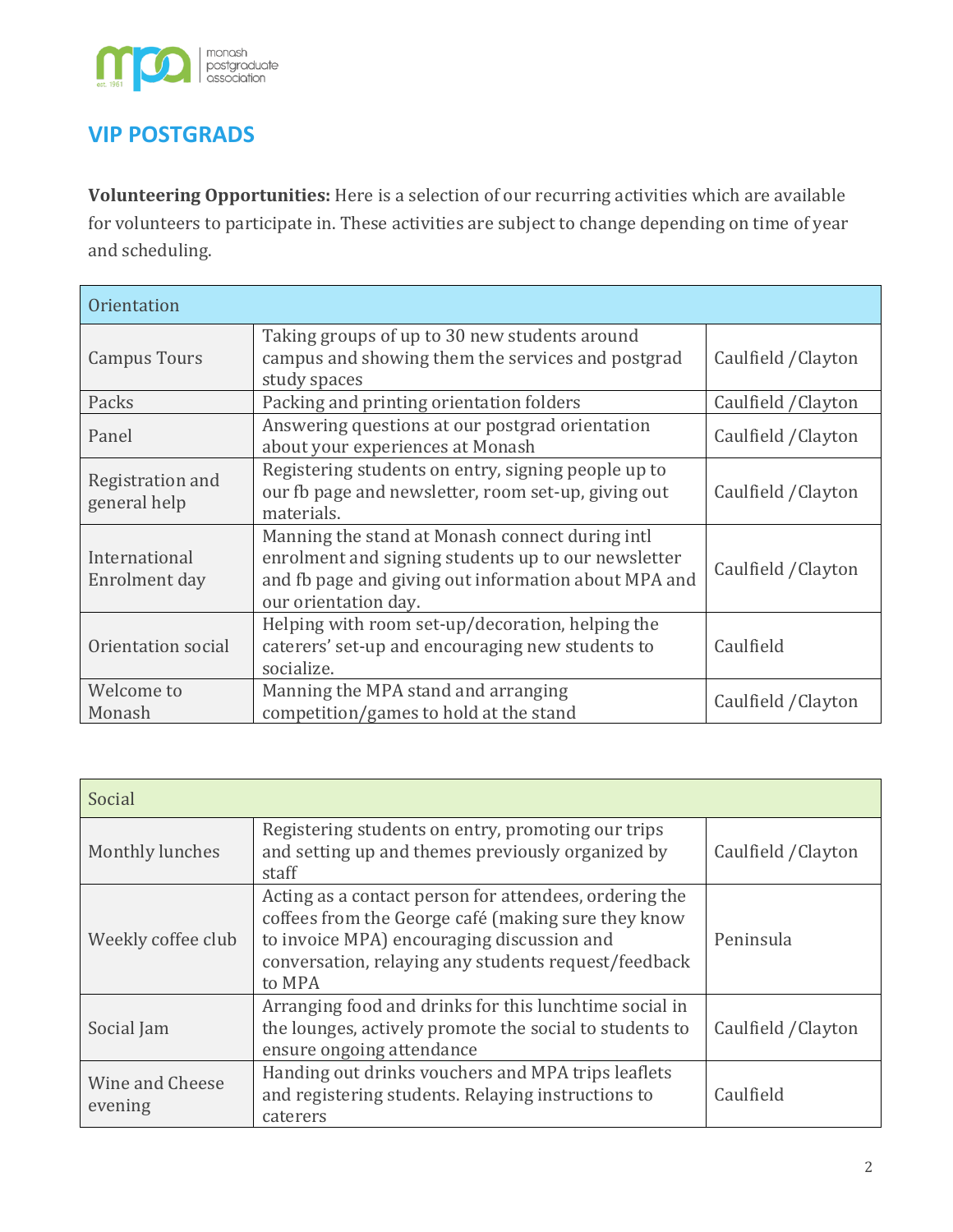

| Day trips                                            | Conducting day trips to Philip Island, Peninsula Hot<br>Springs, mountain biking in the You-Yangs, Yarra<br>Valley Wineries and more | Off-Campus |  |
|------------------------------------------------------|--------------------------------------------------------------------------------------------------------------------------------------|------------|--|
| Overnight trips                                      | Uluru, Grampians, Wilson's prom, skiing and more                                                                                     | Off-Campus |  |
| India Fundraiser                                     | Planning activities and events for our fundraising<br>initiative for the ASHA Centre                                                 | Caulfield  |  |
| Promotion and signing up teams<br>Soccer Competition |                                                                                                                                      | Clayton    |  |

| Academic/Other                                    |                                                                                                                                                    |            |  |
|---------------------------------------------------|----------------------------------------------------------------------------------------------------------------------------------------------------|------------|--|
| <b>Hot Seat</b>                                   | Room set-up and promotion                                                                                                                          | Peninsula  |  |
| Lecturer of the<br>year/Supervisor of<br>the year | Promotion                                                                                                                                          | Online     |  |
| Conferences/seminars                              | If students apply for our funding for student-lead<br>conferences then they may also request additional<br>help with staffing/organizing the event | All Campus |  |
| <b>CPD</b>                                        | Attending volunteer training sessions and<br>development days                                                                                      | Caulfield  |  |

#### **OFF-CAMPUS TRIPS**

Our off-campus trips are some of the most popular volunteer activities and get booked up quickly. Here is some vital information regarding this element of the volunteer program.

- $\ddot{\phantom{1}}$  Hours spent on trips do not count towards your financial reward as you will receive your place on the trip for free.
- $\ddot{\bullet}$  You will need to come in for a meeting prior to being confirmed as a trip volunteer to assess your capabilities as a leader. There is a stringent selection process in place for this activity to ensure trip leaders have the necessary skills.

#### **Responsibilities of trip leaders**

- As a trip leader you are there to act as a liaison between the tour company and the MPA.
- *The tour company is ultimately responsible for the health and safety of the people on the trip, all decision making and leading the tour.*
- MPA volunteer trip leaders will need to act as a contact point for students at the beginning of the trip, check off names on the register when leaving each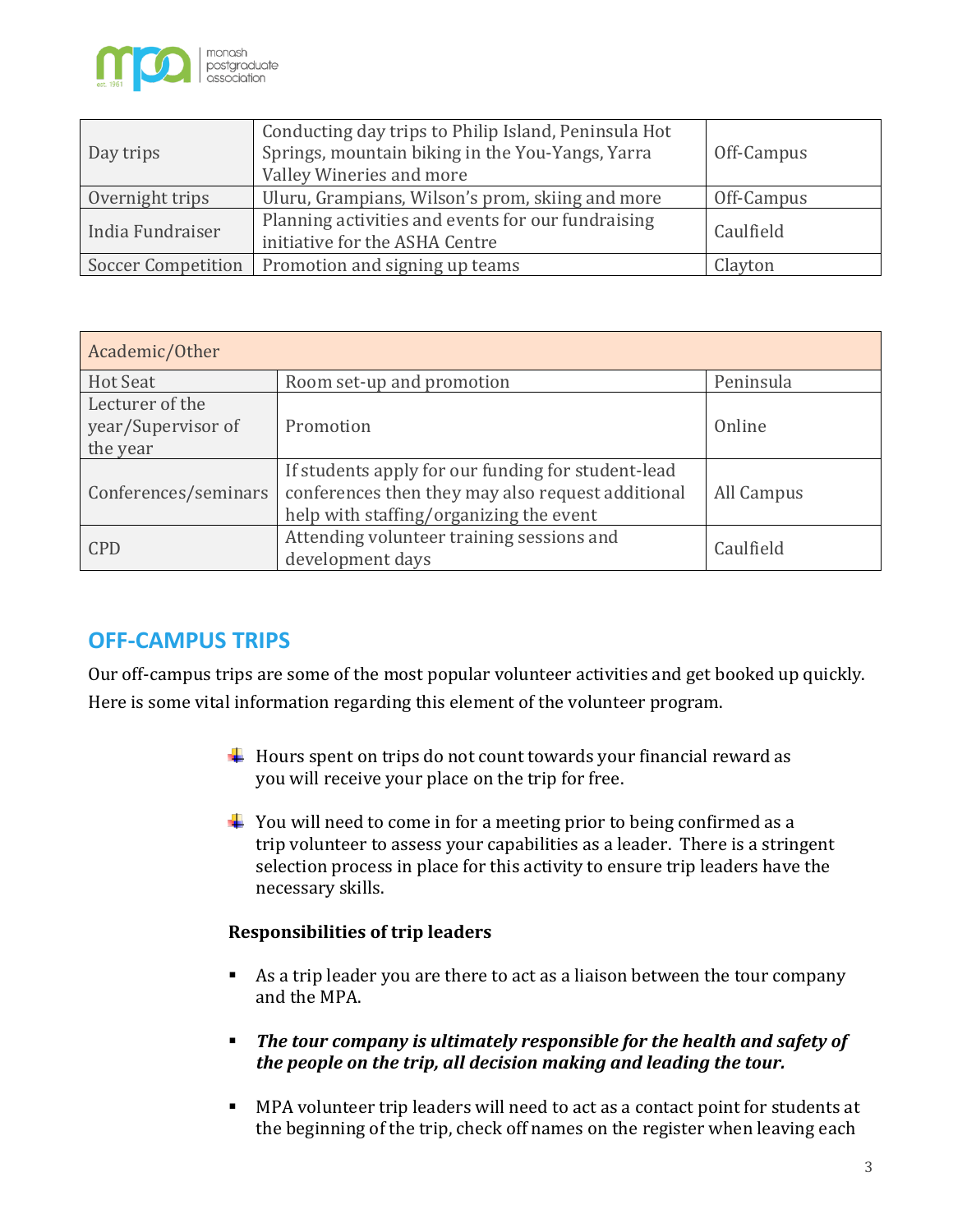

destination, and encourage people on the trip to get involved and have fun!

- Trip leaders are also more than welcome to plan games/quizzes etc for the coach journey if they are able.
- If any problems/issues arise then this should be relayed to an MPA staff member, at the time of the incident.

### **VOLUNTEER APPRECIATION**

All volunteers are entitled to a certificate and reward upon completion of 10+ hours of volunteering. The program resets every 10 hours, and hours can be carried across semesters. If you finish your time at Monash with an excess of a denominator of 10 hours then you will be compensated for the amount of hours completed and the certificate will reflect the total hours.

#### *NOTE:*

- Additional activities may be added as opportunities arise. Volunteers will be notified of any new activities that are introduced.
- Some volunteer activities require a selection process.
- Hours spent on trips do not count towards your financial reward as you will receive your place on the trip *for free*.
- Hours spent on trips will still be counted on your certificate.